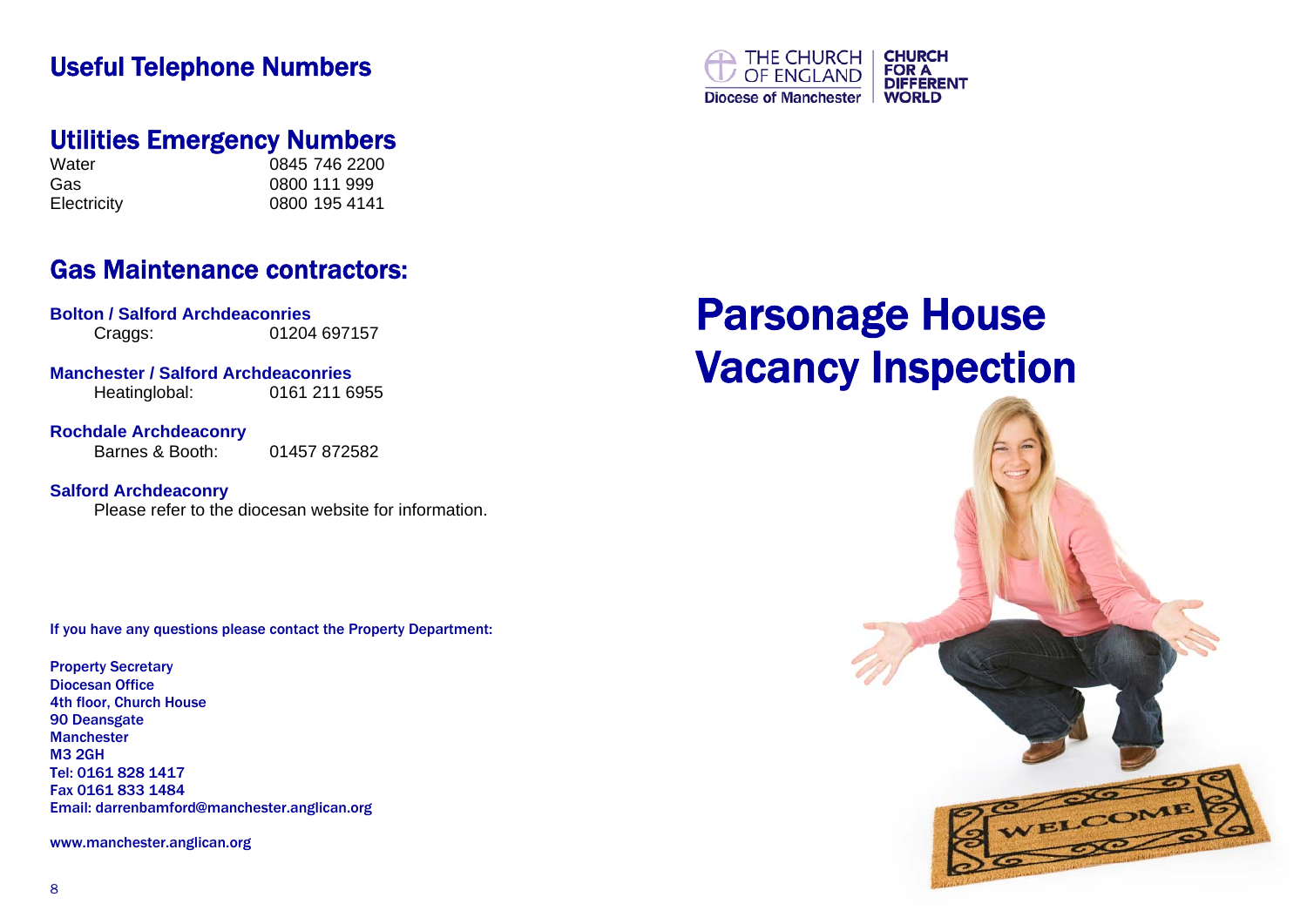# Useful notes and hints

On occupation please ensure you take meter readings for:  $\boxed{\checkmark}$ 

| and then register with the supplier |  |
|-------------------------------------|--|
| <b>Telephone</b>                    |  |
| <b>Electricity</b>                  |  |
| Gas                                 |  |
| Water*                              |  |

*\* if the property has been vacant for a prolonged period of time there may be a rebate available to the parish.* 



Please ensure your parish treasurer is informed of your occupation dates so they can arrange the payment of Council Tax and water rates. Curates and Staff appointments are to inform the Property department.



Remember to secure your vote or single occupancy discount you must register as an individual with the Local Authority.



For Removal, Resettlement and first living Grants contact the Diocesan Administration Coordinator.

Information on diocesan housing policy is available in The Parsonage Handbook.

If a copy has not been left in your new home a replacement is available from the Property Secretary at the Diocesan Office. This information is also available on the Diocesan Web Site.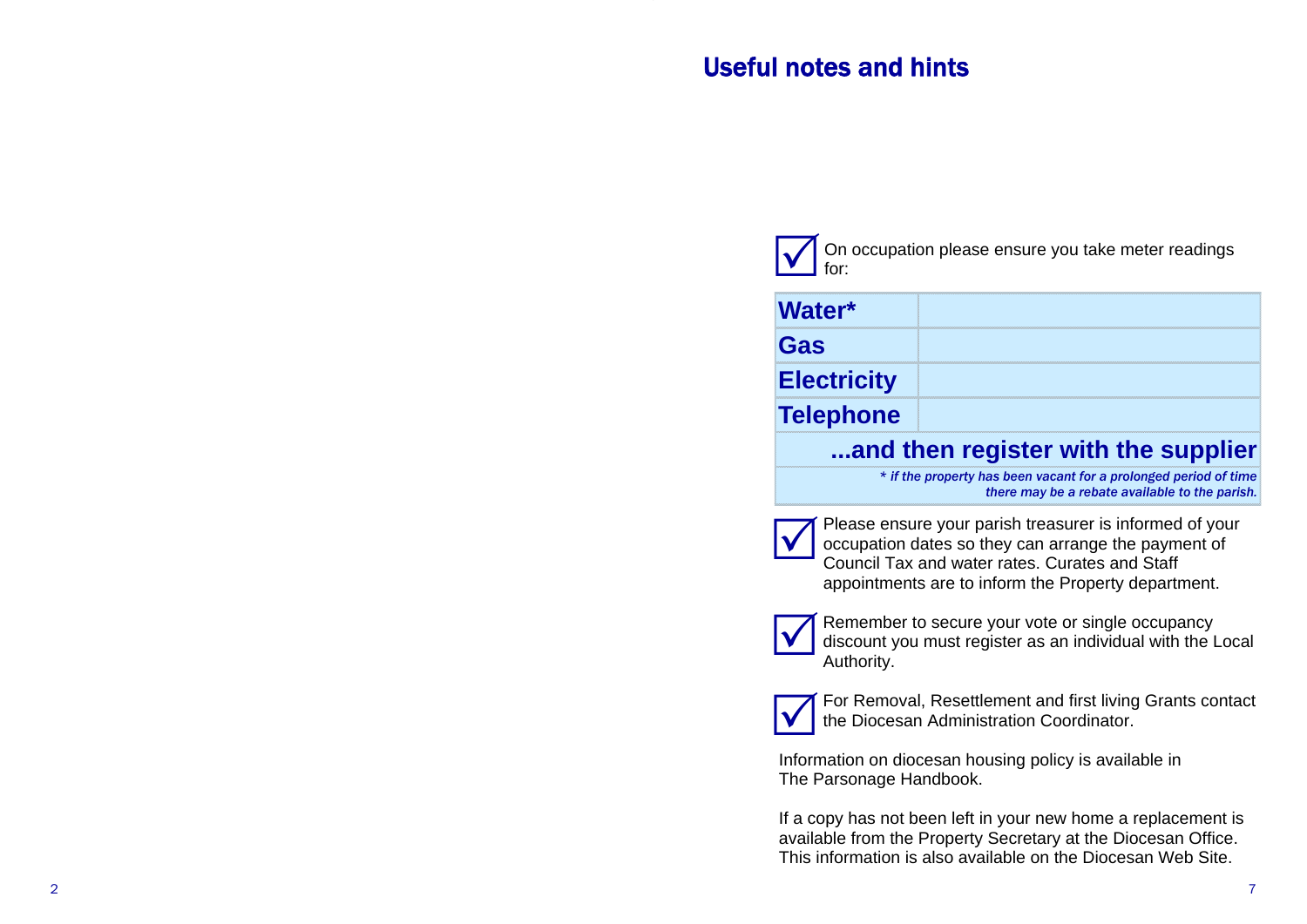## Decoration and other maintenance

### Welcome to your new home

#### **Decoration**

A decoration grant of £500 is available towards the purchase of decorating materials. Alternatively if you prefer to use a professional decorator, 33% of the cost will be reimbursed up to a maximum of £500. To claim this allowance forward a copy of the paid invoice to the Property Secretary.

#### **Cooker**

A once only cooker grant of £300 is available to clergy in Manchester Diocese. When purchased the cooker remains the property of the purchaser. To claim a cooker grant, forward a copy of the paid invoice to the Property Secretary.

#### **Other maintenance**

Gas appliances are inspected annually under a contract paid for by the diocese and a Landlord's Gas Safety Certificate is obtained on each occasion. Electrical installations are checked at the quinquennial inspection and are certificated. The house insulation will, if not already, be brought up to current regulations.

A Performance Report will be included with the Schedule of Works. To enable us to monitor the standard of work carried out, please ensure that this form is completed and returned as soon as possible.

If you are new to the diocese, or moving within it, we welcome you and hope that you will be happy in your new home and surroundings.

Moving house and job is known to be a very stressful experience. It is hoped that through this leaflet the process of inspection and occupation of your new home will be made easier.

The first concern of the Property Committee is the security, comfort and welfare of those who live in parsonages. It is our wish to co-operate with the Incumbent and parish in all matters that concern the parsonage so that, within the resources available, the parsonage will be a fit place to live and work.

*"The first concern of the Property Committee is the security, comfort and welfare of those who live in parsonages."*